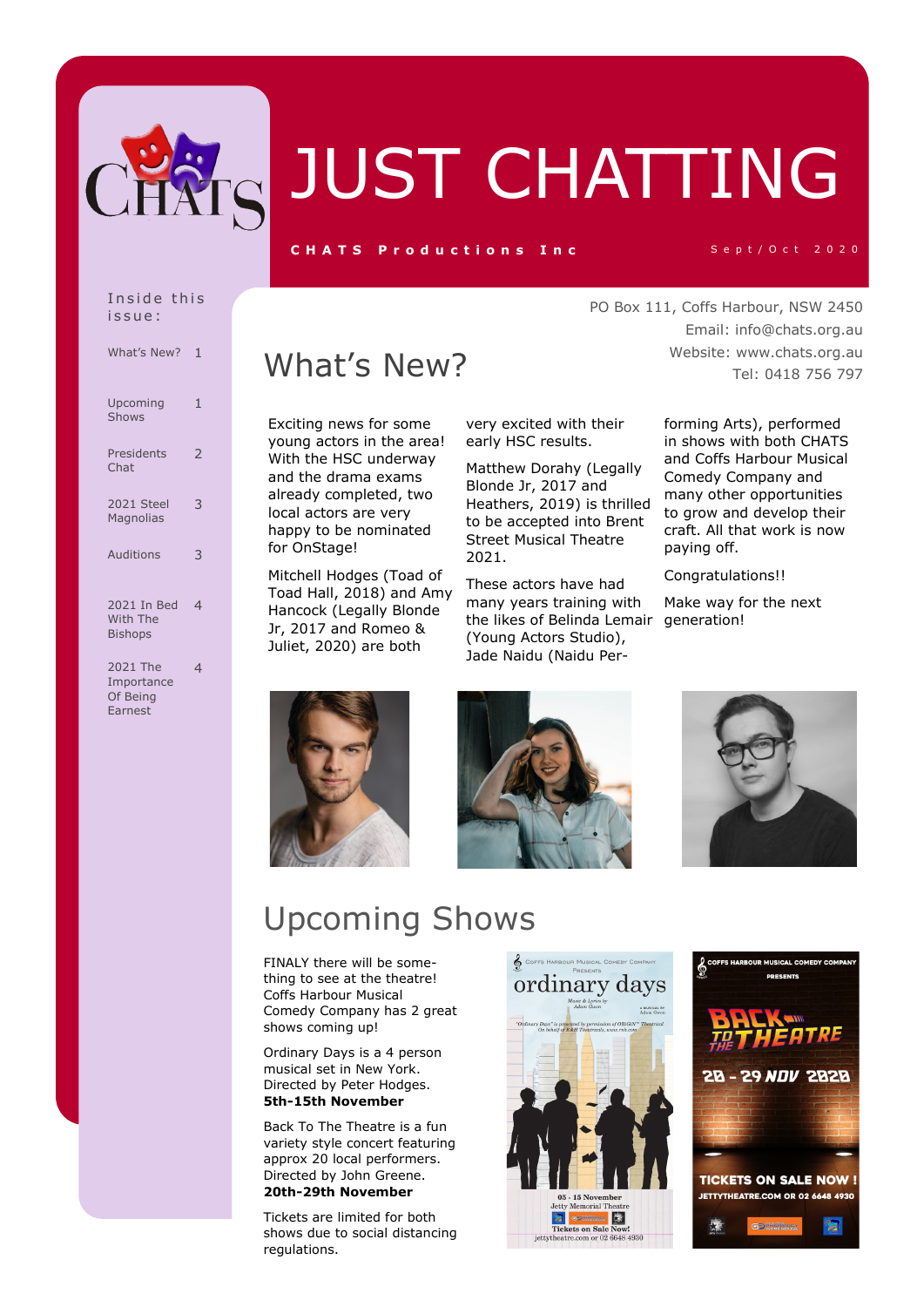## President's Chat

#### Greetings to all,

After some hard thinking we have had to cancel Romeo & Juliet. Unfortunately because it didn't go on as scheduled in April, there were many cast changes and when one of the leads got overloaded because of HSC exams we had no choice but to cancel.

I believe this was no fault of any individual but must be laid squarely at the door of Covid 19. Without Covid the show would have gone on in April and been brilliant.

I will take this opportunity to thank Director Beckley, A. D. Lily, and Production Manager Bethany for all the extra hard work that wasn't envisaged at the start of this production. The whole cast have been wonderful and I thank each and every one of you for doing your best to make this play a reality. I must also thank Sharon and my fellow set builders for what was great costuming and scenery that never saw the stage.

Ok now to the future! We don't have time to dwell on what might have been, we have the rest of 2020 and 2021 to consider and plan for.

2 Air FM radio station has contacted CHATS with a plan to run some radio plays and we are currently looking for suitable scripts. If you know of any please contact myself or Dave. This could be a great training ground for any budding voice actors out there.

CHATS has set its 2021 program and anything will be better than 2020, the year that wasn't.

We will start in March with an American Classic, *"Steel Magnolias*" and this will be directed by Donna Fairall. This will be the first time Donna has directed for CHATS. She has had plenty of experience directing for CHMCC, as well as being a brilliant choreographer. We wish Donna our best on her debut for CHATS. Auditions for Steel Magnolias will be held at the Guide Hall in Harbour Drive on November 14 at 1pm.

The July spot will be *"In Bed With the Bishops",* directed by Dave Tune. This is a very funny new play by Melbourne based playwright Rob Selzer.

The October slot is to be *"The Importance of Being Earnest"*  by Oscar Wilde, and this will be directed by myself.

We are also going to have a go at a Pantomime which we would like to tour around the community halls in the region and this would be directed by Kaiyai Doenau.

CHATS is hosting this years combined Xmas brunch, on Sunday the 13<sup>th</sup> of December at 10am. We are dedicating this year to Lou and will be unveiling a plaque in her memory.

I would like to take this opportunity to say farewell to two of our theatre community. Frank Lilley has been building and designing sets for CHATS and CHMCC for many years. We will miss your expertise and eye for



detail mate, and the shed will be a different place without you. Frank is moving back to Victoria with his partner Terri.

Pat Slattery is also on the move after many years involvement in community theatre. Pat has directed for both CHATS and CHMCC, as well as putting on many of her own plays and musicals. Pat also has tread the boards as an accomplished actress. Pat, all in community theatre wish you well in your move to Gosford. We will all miss you and your incredible talent.

Lastly congratulations to Peter Hodges on his appointment as President of Coffs Harbour Musical Comedy Company and congratulations to the newly elected committee. I wish you well for the upcoming year.

That's all from me for now, let us hope we can make this Radio thing work and end 2020 on a high.

Regards, Rex Madigan *PRESIDENT*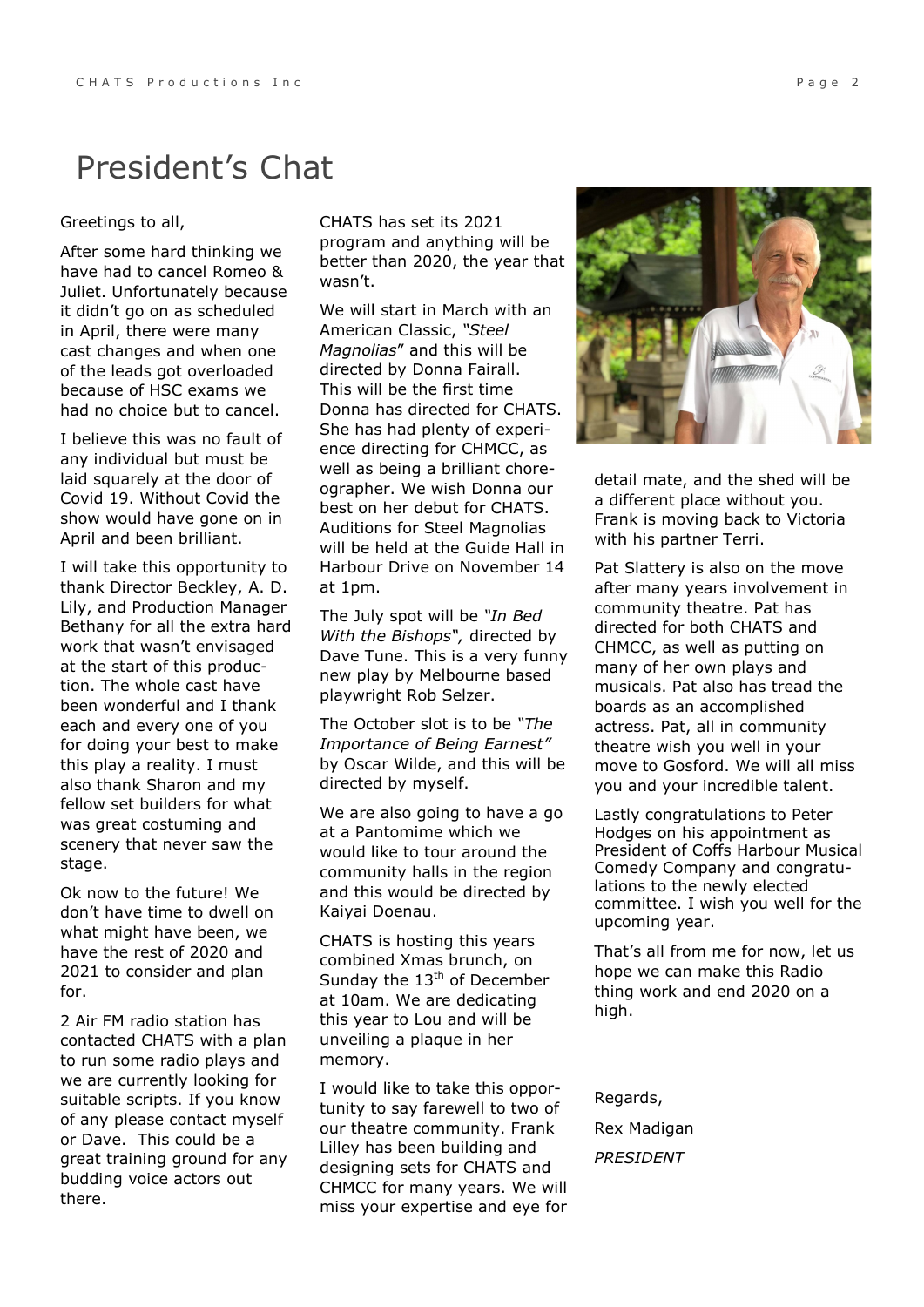## Steel Magnolias AUDITIONS

#### **Saturday 14th November @ 1pm Guide Hall on Harbour Dr Coffs Harbour**

There are 6 female roles in this play, ranging from 20—70 years in appearance. Southern accent is required.

Performances are 19-28 March. Directed by Donna Fairall.



#### Truvy Jones:35-50

Annelle Dupuy Desoto: 20-30

### Clairee Belcher: 55-70

Shelby Eatenton Latcherie :20-30

#### M'Lynn Eatenton: 40-50

Ouiser Boudreaux: 55-70

#### Actual age is irrelevant, as long as you can PLAY the required age

## Cast Requirements

#### **Truvy Jones**

Truvy is in her late thirties and owns a hair salon, which is the setting for the play. She is quite the gossip, and loves to be in<br>everyone's personal everyone's affairs. Her two sons are Louie, who attends Louisiana State University, and Poot, who is to work with her cousin in Baltimore. She is married to a man named Spud Jones who she describes as a "lazy old man." Truvy treats Annelle as a daughter, even though they are not related. She also loves listening to other people's romantic experiences.

#### **Annelle Dupuy-Desoto**

Annelle is young, between eighteen and twenty-five. She is new in town, and seeks out a job as a hair stylist at Truvy's salon and a room in a boarding house due to her lack of money. Annelle is a shy, private, and creative individual. She is kind and gracious towards the women she meets in the beauty salon.

#### **Shelby Eatenton-Latcherie**

Shelby, mid-twenties, is the daughter of M'Lynn Eatenton. At the start of the play, she is about to<br>get married to Jackson married to Jackson Latcherie. She has diabetes, but does not want her medical background to define her nor does she want to rely on others. She is a pediatric nurse and she wants to have children. However, it is not recommended for her to have children because of<br>her medical conditions her medical conditions. She wants to have a very romantic and peaceful marriage instead of the hectic relationship that her parents have.

#### **Ouiser Boudreaux**

Ousier is an older woman in her late fifties to early sixties, often described as "bitter" or "annoyed." The things she values the most are her dog Rhett and her property. She is constantly arguing with M'Lynn's husband Drum over property, but does have a deep and genuine concern for Shelby and her health. Even though she speaks poorly to the other women sometimes, she still considers them her closest companions. She has been married twice and has children.

#### **M'Lynn Eatenton**

M'Lynn is the mother of Shelby. She also has two sons named Tommy and Jonathan, Shelby's brothers. She is around 40 years old. She is also the wife of Drum Eatenton, whom she believes is "crazy." She is the administrator of the Mental Guidance Center. Her main priority is her daughter Shelby; she takes great care of her daughter, almost to the point of becoming overprotective.<br>On the surface, she On the surface, she<br>appears strong and appears collected, but deep down she is fragile.

#### **Clairee Belcher**

Clairee is the mayor's widow and the owner of the local radio station. She is older, around her late fifties. She is known for her "smart mouth" and "sweet tooth." She often puts herself down, but tends to remain playful whenever a serious topic arises. She is the only woman in the play without children, but she maintains close ties with her relatives.